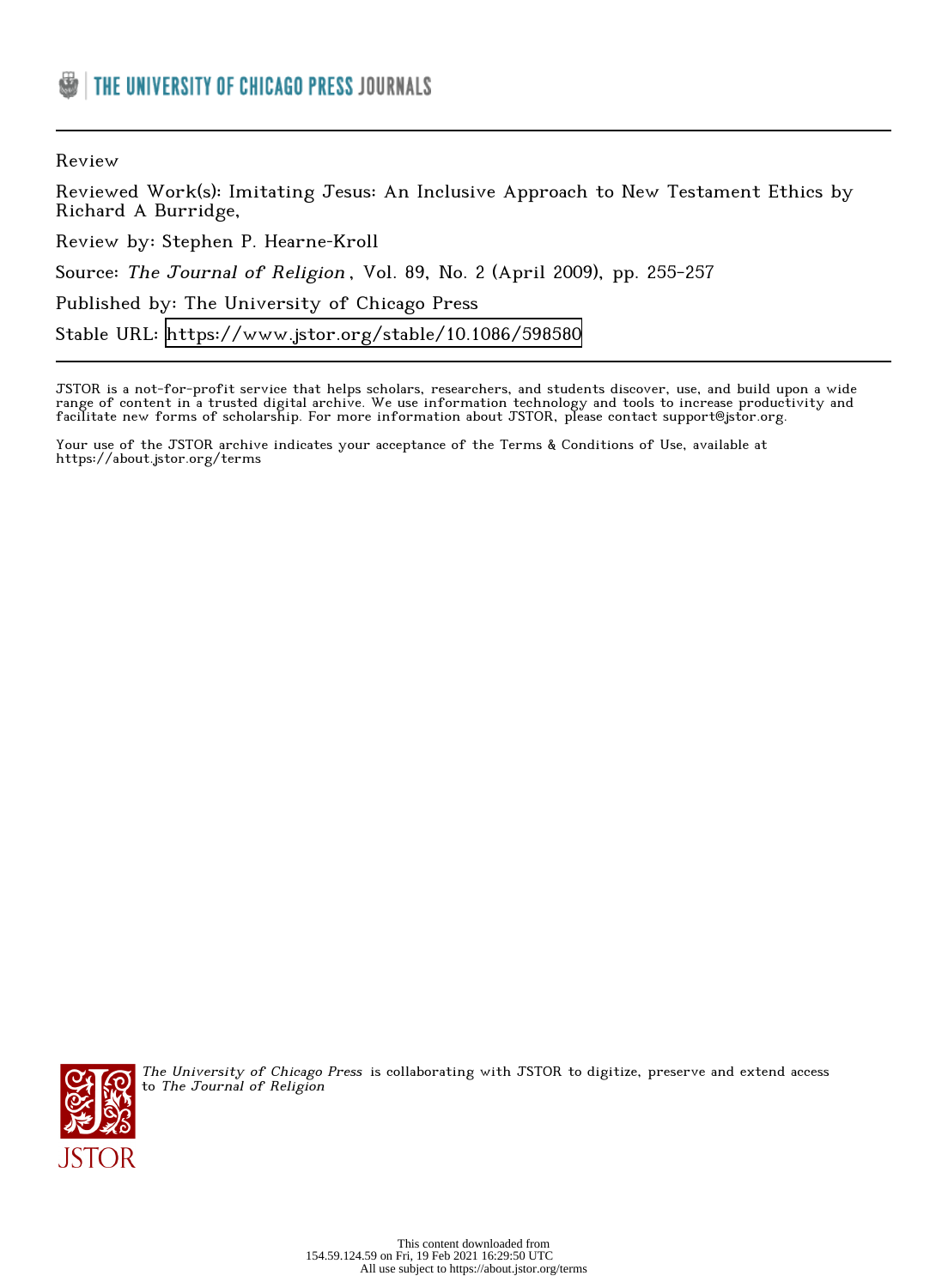## Book Reviews

theodicy questions that the book teaches readers as much about God as it does about Abraham—both the God of the ancient writers/redactors of Genesis and Fretheim's God (which are, at times, perplexingly difficult to distinguish from one another). Fretheim has long been interested in questions of the nature of God and human suffering, and these questions find resonance in the stories of Sodom and Gomorrah, Ishmael and Hagar, and the binding of Isaac. In conversation with recent scholarship on Genesis 22, Fretheim posits a God who gives Abraham the command to slay his son without knowing the outcome, so that "the test is a witness to God's vulnerability, not just Abraham's" (134). Although Fretheim is a Lutheran pastor and seminary professor, his reading of Abraham's God is a far cry from the terrifying hidden God who Luther experienced in the stories of the patriarchs. It is also a far cry from the idea, internalized by many Christians, of an unchanging God who possesses complete foreknowledge and control over human affairs. Fretheim's God is, like Abraham's God, vulnerable and open to influence by human actions. God "midwifes . . . the moral order," which is "not a tight causal weave" (88); God's purposes can be impeded by human actions although never fully stymied; "God acts in

and through human beings (and other creatures) to carry out the divine purposes in the world, with all the potential complications and difficulties related thereto" (117). It is not always clear whether such statements are meant to describe the God of Abraham or the God in whom the author has come to believe. But in the end, such a question dissolves in the book's conviction that Fretheim's God is the same as the God of Abraham, just as certainly as Abraham is the father not only of Christians but also of Muslims and Jews. Abraham trusted (and Fretheim trusts) in a God who people of faith do not have to fear, a God who is vulnerable but whose final word is promise.

Fretheim's book is difficult to categorize: it is at once biblical study, theology, history of exegesis, and plea for respectful interfaith relationships. Accessible to a general audience and rigorous enough to please scholars, this comprehensive reading of Abraham will be of equal interest to a process theologian, a Lutheran pastor or seminarian, or the curious bookstore browser who is dazzled by the book's dust jacket illustration, the Chinese painter He Qi's colorful rendering of the Binding of Isaac. Here too the reader sees the trustworthy God to whom Abraham and Fretheim cling: God's promised redemption has been fulfilled, a waterfall flows behind the cherubic Isaac, and the only sign of fear is in the face of the ram.

ELIZABETH MUSSELMAN, *Chicago, Illinois.*

#### BURRIDGE, RICHARD A. *Imitating Jesus: An Inclusive Approach to New Testament Ethics*. Grand Rapids, MI: Eerdmans, 2007. xxi+489 pp. \$35.00 (cloth).

Richard Burridge accomplishes several goals: he offers a major illustration of how the New Testament can be used fruitfully as a source for ethical reasoning that displays an extensive knowledge of relevant scholarship, he engages in a wide-ranging analysis of the writings of Paul and the Gospels, and he proposes a way to minimize the risk of using the New Testament in oppressive ways. Burridge begins with a review of scholarship (Chap. I), then treats the relevant New Testament books (Paul, the four Gospels, and Acts; Chaps. III–VII), and ends with a summative chapter that presents the book's implications (Chap. VIII). The book includes three unique elements worthy of particular note. First,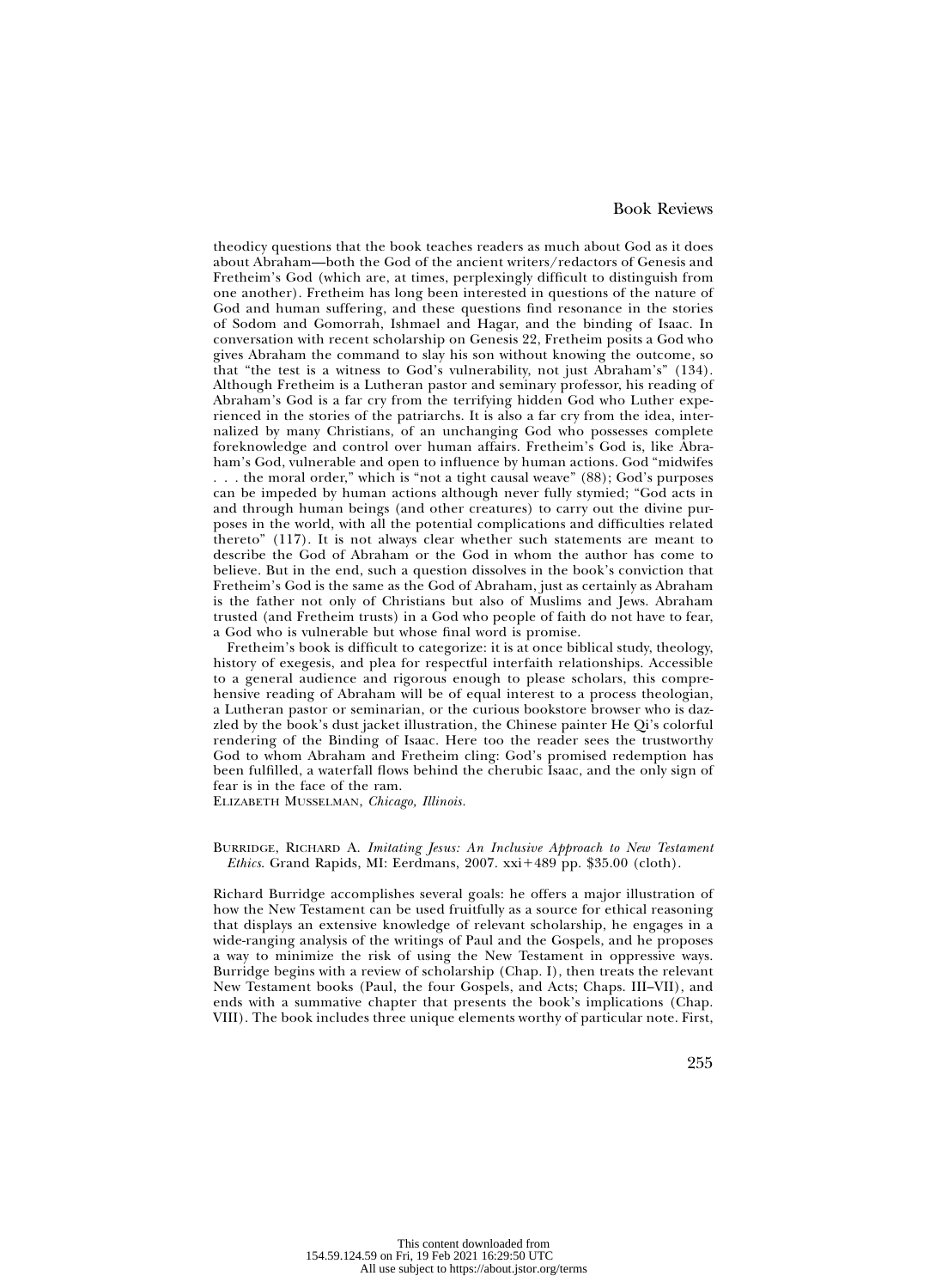## The Journal of Religion

in his final chapter, Burridge attempts to synthesize his findings in dialogue with previous efforts to develop a method for using the New Testament responsibly as a source of ethical reasoning. Second, he grounds his analysis in his own research on the genre of the Gospels as ancient biography. And third, he begins his study not with Paul or the Gospels but with Jesus (Chap. II).

Burridge enters into dialogue with previous scholars by testing a synthesis of their theories against the use of the Bible in pre- and postapartheid South Africa. He argues that the predominant mode of interpretation, which stems from James Gustafson ([1] obeying rules and prescriptive commands, [2] looking for principles and universal values, [3] following examples and paradigms, and [4] embracing an overall symbolic worldview; 363), resulted in the use of the Bible both to justify and combat apartheid. In response, Burridge does not offer a corrective fifth element to the list but an "overall umbrella . . . way of reading together in an open and inclusive community, in order to imitate the example of Jesus as we have seen it develop throughout this book" (363). Burridge's argumentation here is quite compelling and effective, especially the use of South Africa as a test case in order to critique the prevailing hermeneutical methodologies.

The second unique feature of this book—Burridge's focus on genre as a necessary element in the analysis of the New Testament—allows him to move beyond discussing the New Testament as an ethical treatise containing specific moral directives. Instead, he argues that because of the nature of the Gospels as ancient biographical narratives (*bioi*), interpreters must consider the way the stories portray Jesus in both his words and deeds. I completely agree with Burridge on this point, which he relentlessly drives home throughout the book. This approach allows him to develop his hermeneutical key to using the New Testament responsibly in ethical reasoning: the imitation of Jesus within an open and inclusive community. He does this through a consistent process of looking at christology, the relationship between ethics and eschatology, the law and the love commands, the main ethical teaching on moral issues, and, finally, "how each gospel treats our major theme of following and imitating Jesus within an inclusive community" (159). He similarly argues for "an implicit narrative of the significance of Jesus' life, death and resurrection underlying all of Paul's writings" (389).

Burridge develops his "major theme" by beginning with an analysis of Jesus (the third unique feature mentioned above). He notes that research on New Testament ethics is usually not based on Jesus but only on the writings about Jesus found in the Bible. Following Leander Keck, Burridge thinks that all subsequent writings about Jesus are in some way based on "the Jesus event" (32), with the Jesus material as the foundational stratum; the Gospel of John as the latest stratum; and Paul, Mark, Matthew, and Luke/Acts, in that order, as the intermediate strata. But while, theoretically, the person of Jesus is the proper starting point for a New Testament ethics, Burridge does not give enough credence to the slippery nature of trying to determine with a high degree of historical probability which Gospel passages accurately depict Jesus. Building from historical Jesus scholarship can result in very different pictures of Jesus, depending on the choices made by the critic. While Burridge's picture of Jesus is appealing, a fundamental doubt arises about how he arrives at this picture, and this methodological doubt colors the entire book because the basic framework that comes out of this analysis (his "major theme") forms the lens through which Burridge reads Paul, Mark, Matthew, Luke, and John.

256